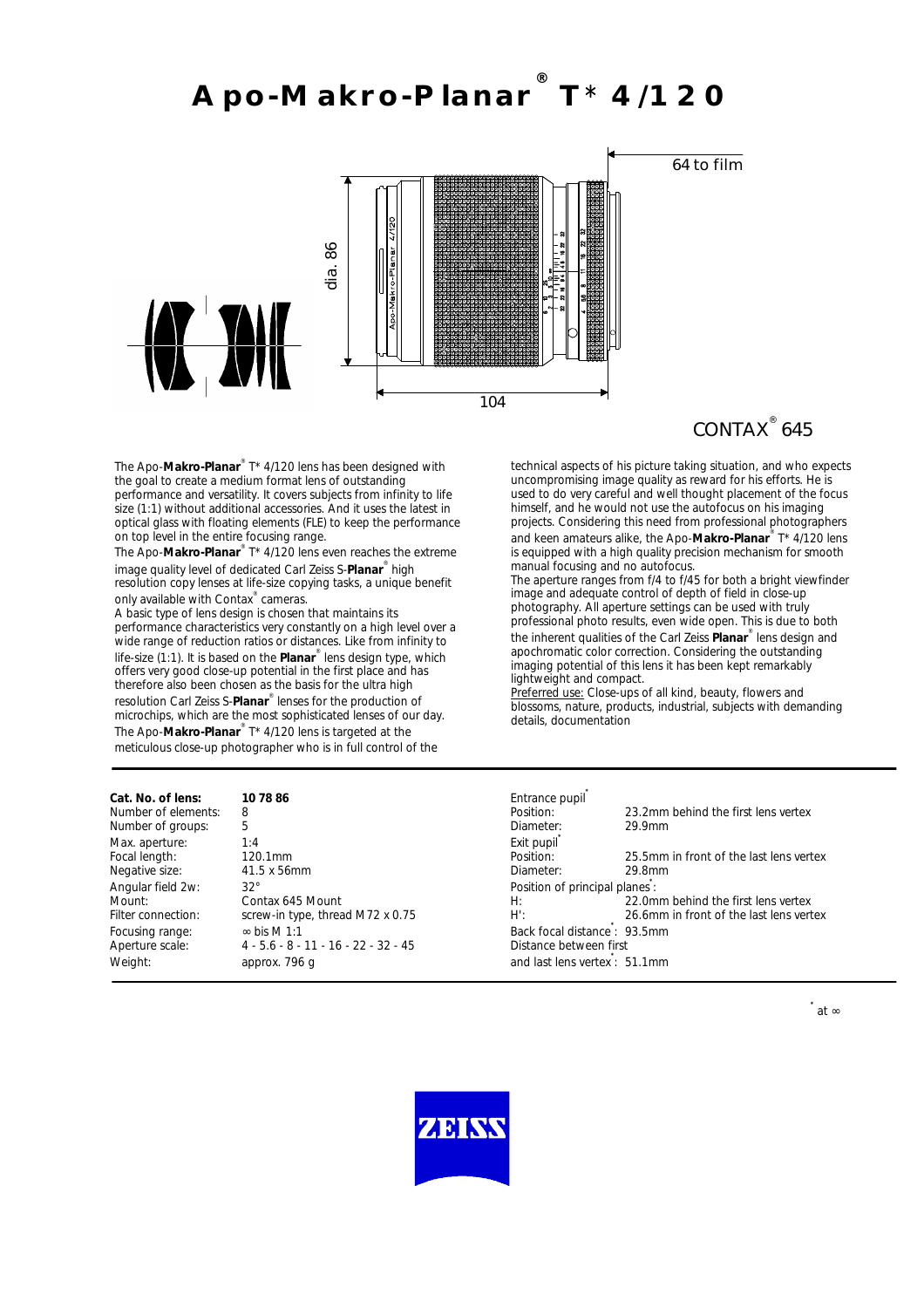# **Performance data: Apo-Makro-Planar ® T**\* **4/120 Cat. No. 10 78 86**

### **1. MTF Diagrams**

The image height u - calculated from the image center - is entered in mm on the horizontal axis of the graph. The modulation transfer T (MTF = Modulation Transfer Factor) is entered on the vertical axis. Parameters of the graph are the spatial frequencies R in cycles (line pairs) per mm given at the top of this page. The lowest spatial frequency corresponds to the upper pair of curves, the highest spatial frequency to the lower pair. Above each graph, the f-number k is given for which the measurement was made. "White" light means that the measurement was made with a subject illumination having the approximate spectral distribution of daylight. Unless otherwise indicated, the performance data refer to large object distances, for which normal photographic lenses are primarily used.

#### **2. Relative illuminance**

In this diagram the horizontal axis gives the image height u in mm and the vertical axis the relative illuminance E, both for full aperture and a moderately stopped-down lens. The values for E are determined taking into account vignetting and natural light decrease.

### **3. Distortion**

Here again the image height u is entered on the horizontal axis in mm. The vertical axis gives the distortion V in % of the relevant image height. A positive value for V means that the actual image point is further from the image center than with perfectly distortion-free imaging (pincushion distortion); a negative V indicates barrel distortion.

**Modulation transfer T as a function of image height u. Slit orientation: sag** White light. Spatial frequencies  $R = 10$ , 20 and 40 cycles/mm









**Distortion in % of image height u**

**V**

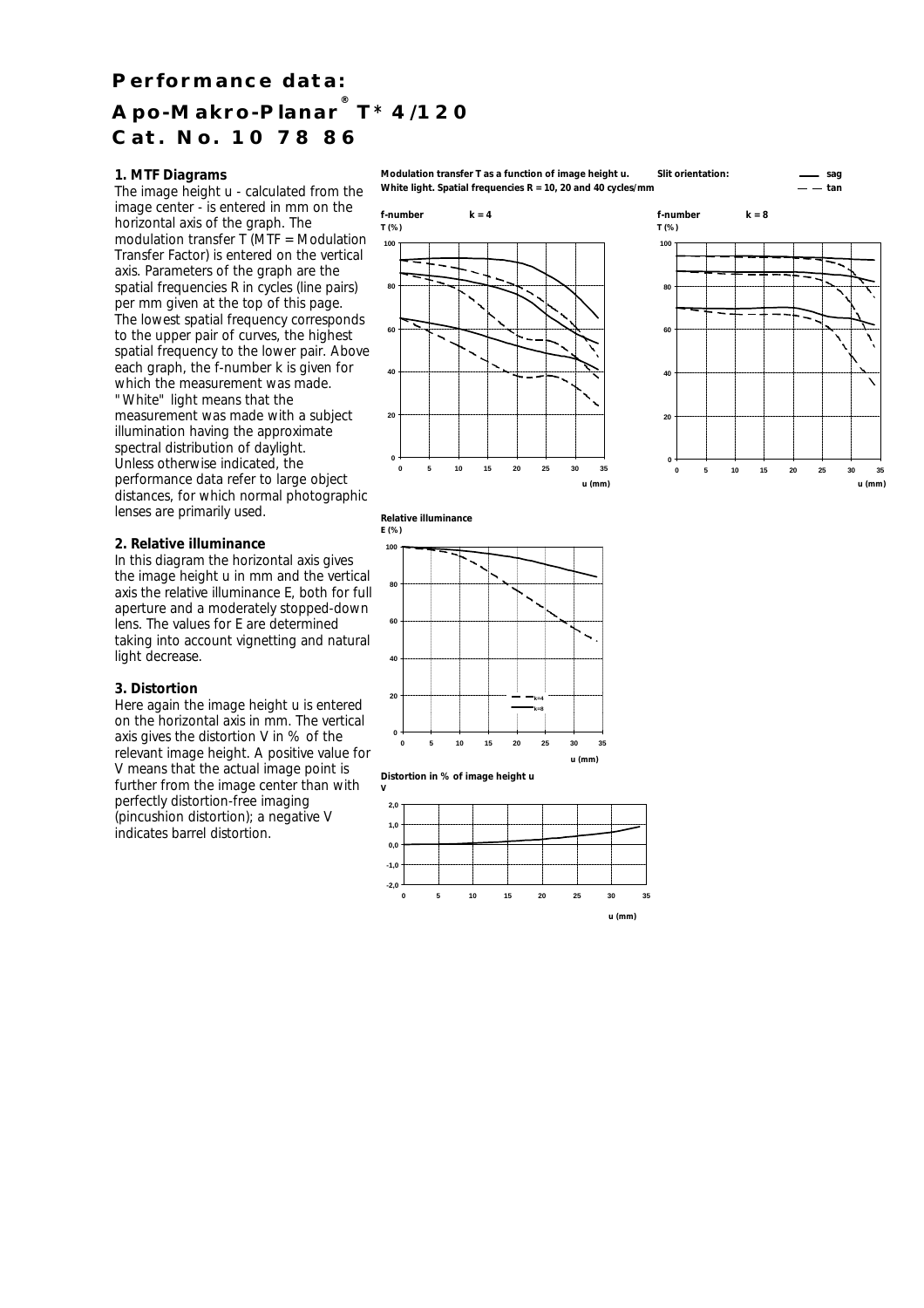